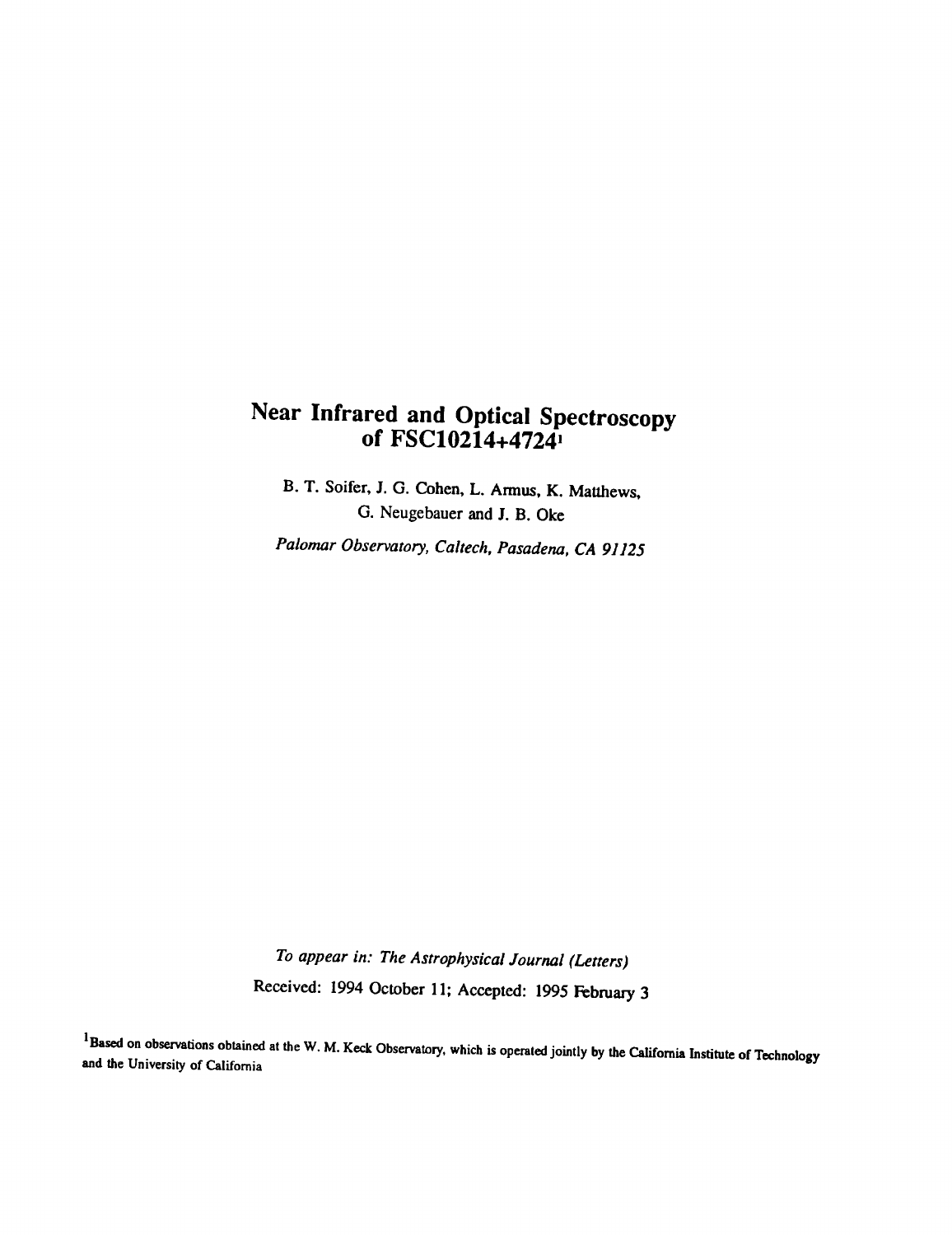$\parallel$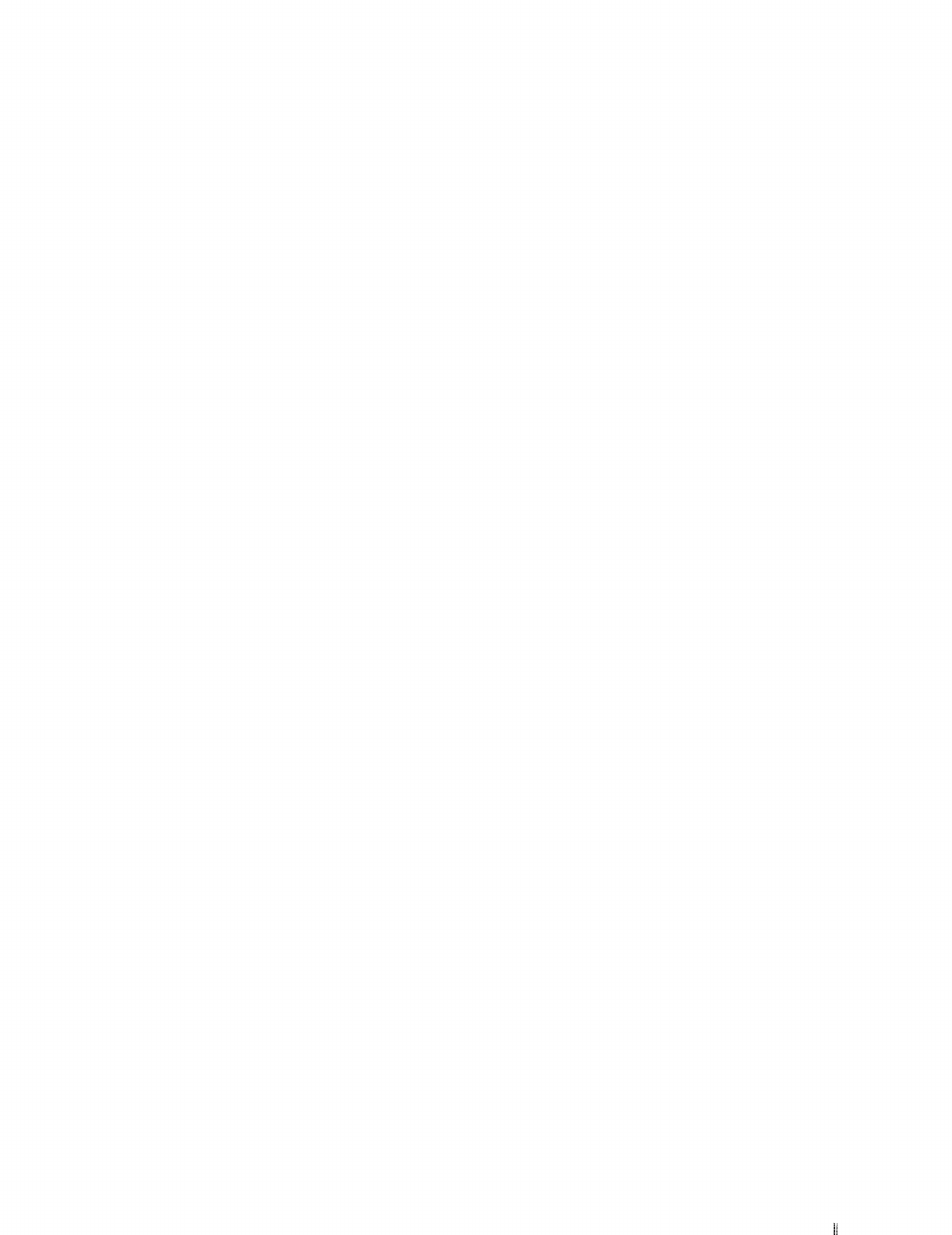# Near **Infrared** and Optical **Spectroscopy of FSC10214+47241**

B.T. Soifer, **J.G** .Cohen, L. Armus, K. Matthews, G. **Neugebauer,** J.B. Oke Palomar Observatory, **Caltech,** Pasadena, **CA** 91125

Received 1994 October 11; accepted 1995 February 3

<sup>&</sup>lt;sup>1</sup>Based on observations obtained at the W.M. Keck Observatory, which is operated jointly by the California Institute of Technology and the University of California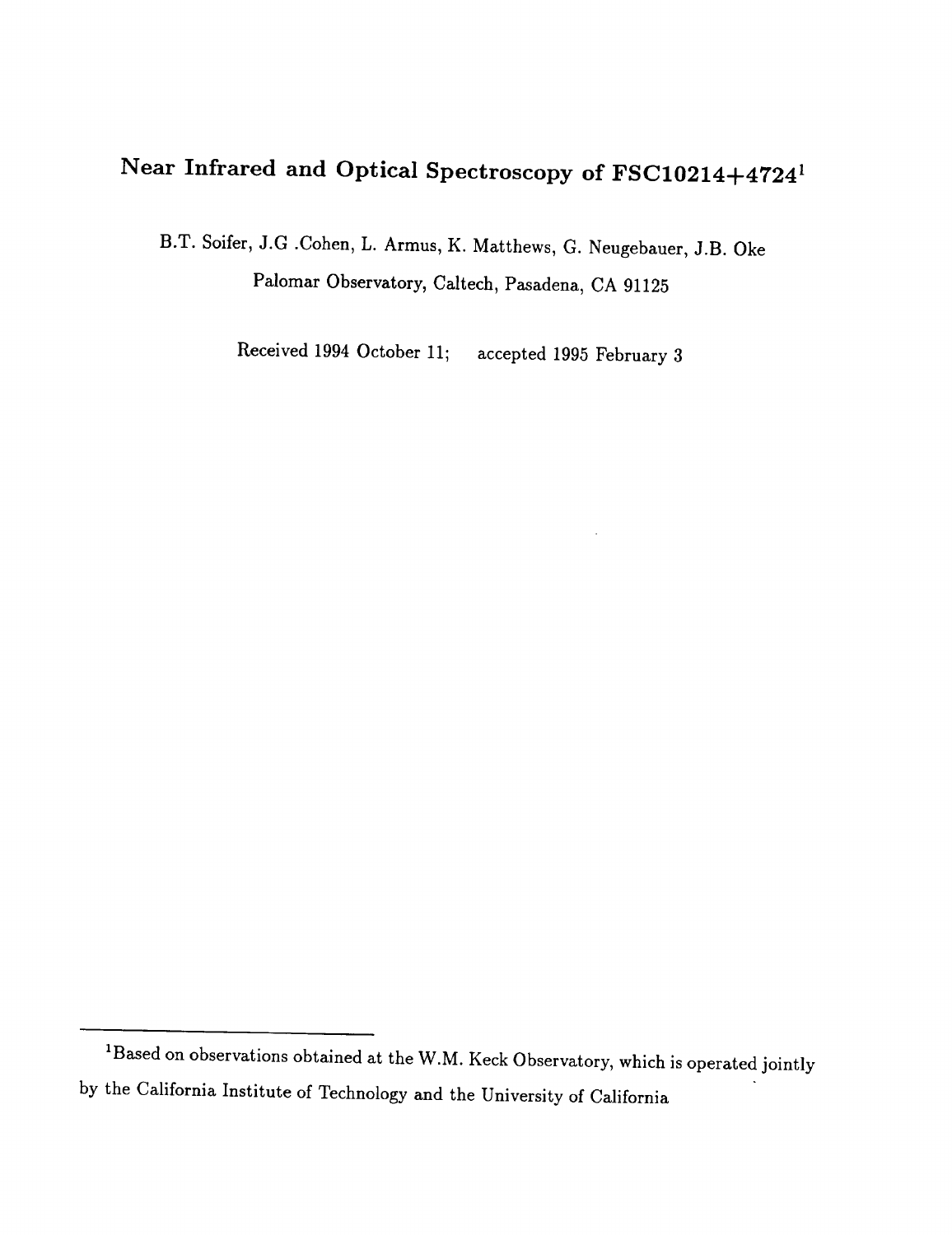### ABSTRACT

New infrared and optical spectroscopic observations, obtained with the W.M. Keck Telescope, are reported for the highly luminous infrared source FSC10214+4724. The rest frame optical spectrum shows new emission lines of [NeIII], [NeV], [OI], [OII], [SII] and He<sup>+</sup> while the rest frame ultraviolet spectrum shows new lines of OIV]+SiIV, NIII, NIV], SiII, NeIV and possibly NII and [NeIII], as well as clearly showing that L $\alpha$  is self-absorbed. The emission line spectrum is most characteristicof a Seyfert 2 nucleus. The preponderance of spectroscopic evidence strengthens the case for a dust enshrouded AGN powering much or most of the observed luminosity. The various spectral lines lead to a wide range in the inferred reddening and ionization parameter for this system, suggesting that we are viewing several environments through differing extinctions.

*Subject headings:* Galaxies: Seyfert, Galaxies: Individual - FSC10214+4724

Ħ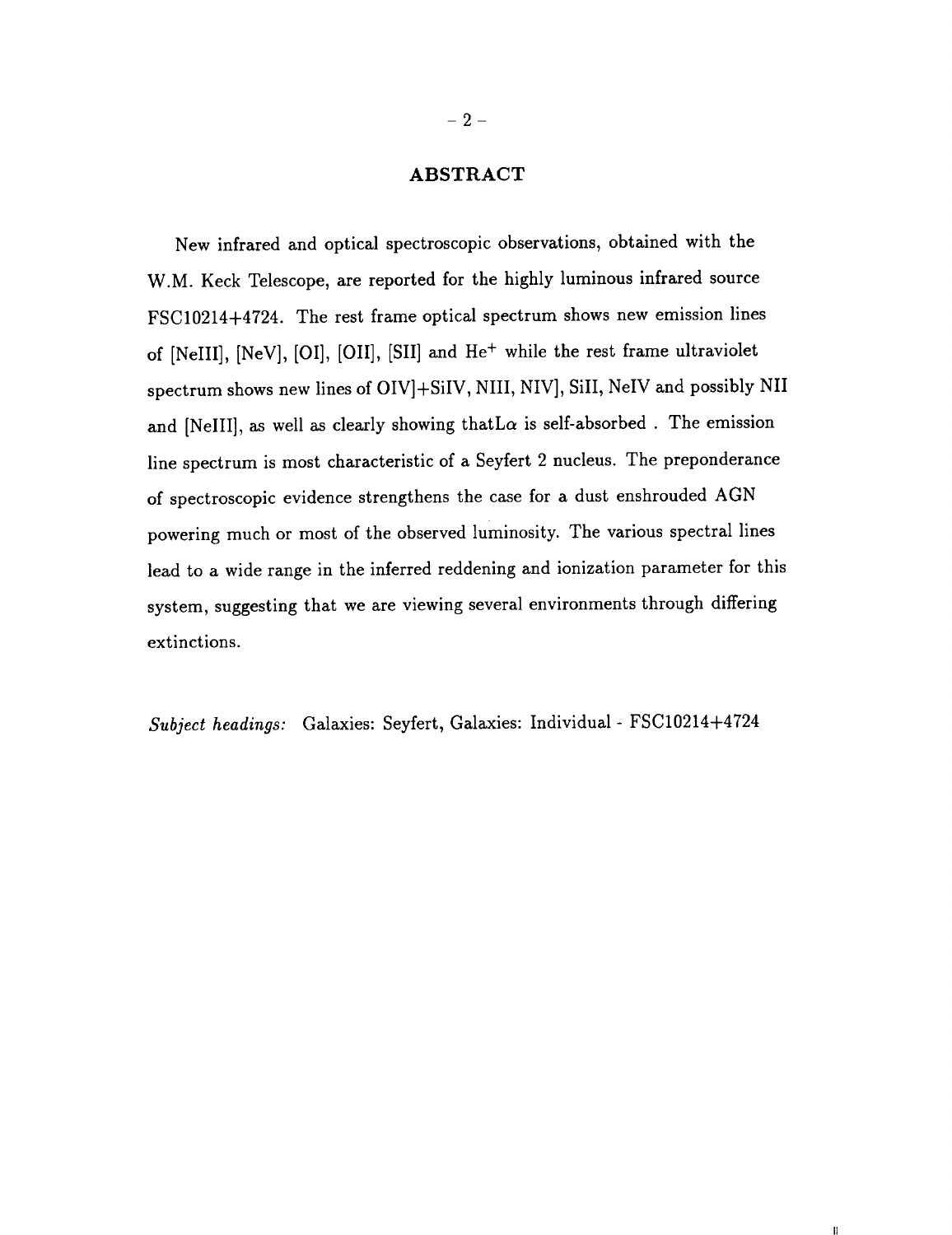#### **1.** Introduction

The IRAS source FSC10214+4724 has been the subject of intensive observational scrutiny since it was found to be at a redshift of 2.286, making it among the most luminous objects in the Universe (Rowan-Robinson, et al 1991). Its prodigious luminosity is matched only by the most luminous quasars. It is likely that an AGN is the main source of power in this object, though star formation probably contributes significantly to the luminosity. The AGN origin of much of the luminosity is suggested by the Seyfert 2 spectral classification (Elston, et al. 1994) and the very large ratio of luminosity to gas mass  $(L/M \sim 10^3$  in solar units), while evidence for a significant contribution from star formation comes from the abundant  $(10^{11}M_{\odot})$  supply of molecular gas in the system (Brown and Vandenbout, 1991, Solomon et al. 1992) and the extended nature of the H $\alpha$  emission (Matthews, et al. 1994).

Complicating the interpretation **of** this system is the possibility that a nearby companion source, 1.5" to the north of the emission line system, could in fact be an intervening galaxy that acts as a gravitational lens (Matthews, et al. 1994, Elston, et al. 1994). This would explain the morphology of the arcs emerging from the emission line source and could explain the elongated and extended nature of the H $\alpha$  source. If the emission-line source is lensed, its intrinsic luminosity would be reduced by a substantial factor from that estimated from its observed infrared flux.

We obtained new infrared and optical spectroscopic observations of both the emission line object (hereafter referred to as the southern source) and the close companion (hereafter referred to as the northern source) in FSC10214+4724 to further probe this most interesting source using the near infrared camera and the low resolution imaging spectrograph on the W.M. Keck Telescope. The new observations reported here add further support to the picture of an AGN origin for the bulk of the observed luminosity, and show that there must be several environments being viewed through different amounts of extinction.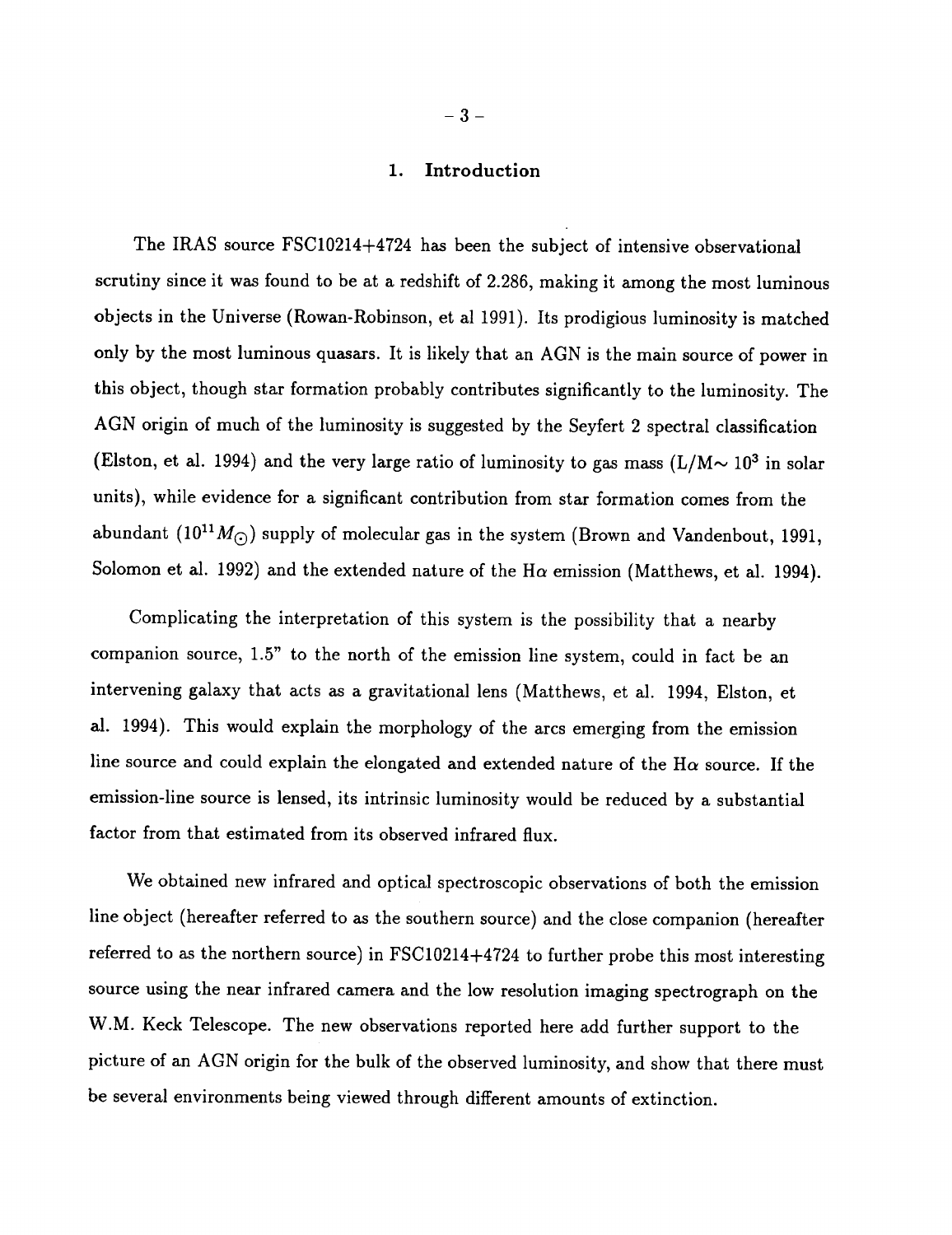#### **2. Observations and Data Reduction**

The infrared observations reported here **were obtained on the** nights **of 1** and **3** May 94 **on the** W. M. Keck Telescope using the grism mode **of the** near infrared camera. The instrument, described by Matthews and Soifer (1994), uses a long slit in **the** focal plane **of the telescope,** coupled with a grism and bandpass filter. The **resolution of the** spectrum, with a 0.7" slit width, is  $\lambda/\Delta\lambda \sim 80$ . The observations were obtained with a 38"x0.7" slit at a position angle of 0 deg, so that both the southern and northern sources (Soifer, et al. 1992) were observed simultaneously. The seeing was  $\simeq 0.8$ ". Spectra spanning the wavelength ranges 1.0 - 1.6 $\mu$ m and 1.4 - 2.4 $\mu$ m were obtained separately. Each set of spectra consisted of a series of observations obtained with the objects at different positions along the slit to facilitate sky subtraction. Individual integrations were 60 or 90 seconds, long enough to be sky background noise limited at all wavelengths. A total of 30 min of integration time was obtained in the 1.0-1.6 $\mu$ m wavelength range, while 40 min of integration time were obtained on the  $1.4$ -2.4 $\mu$ m spectrum.

Successive spectral frames were differenced to perform first order sky subtraction. Spectra of the northern and southern sources were then extracted from the difference frames, and the residual sky spectrum was subtracted from the source spectrum in the difference frame. The individual spectra were wavelength calibrated based on spectra of laboratory and astronomical sources, flat fielded and flux calibrated based on spectra of **G** dwarf stars and then coadded to produce the final spectra of the objects.

The visual observations consisted of spectra obtained on 9-11 March 94 with the Keck Telescope using the low resolution imaging spectrograph (Oke, et al. 1994). Two spectra were obtained, each spanning the wavelength range  $0.38\mu$ m -  $0.88\mu$ m, with a 300 lines/mm grating and a 1" slit at a position angle of 0 degrees. With a scale of  $2.46\text{\AA}/\text{pixel}$  and 5 pixels across the slit in the spectral and spatial domains, the spectral resolution of the

II.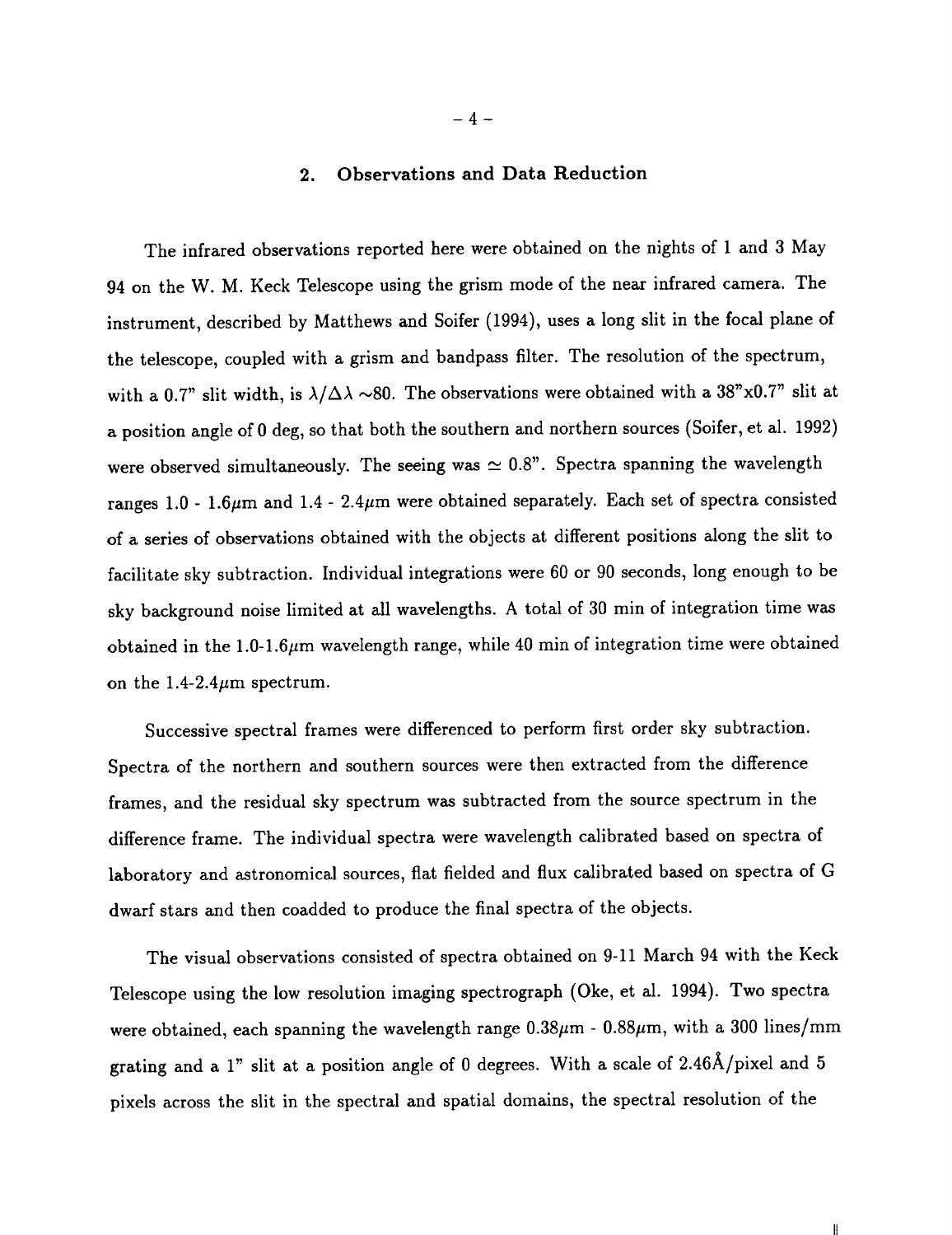optical spectrum is  $\sim$ 750 km/s. The wavelength calibration was obtained from spectra of an argon or neon lamp. The airmass for the spectra was  $\sim$ 1.25. The exposure times were 3000 and 3600 sec. Observations of the standard star GD 248, also taken through a 1" slit, were used to convert the observed spectra of FSC10214+4724 to flux density.

#### **3. Results**

The infrared (rest frame optical) spectrum of the southern source in FSC10214+4724, plotted as flux density vs. wavelength, is presented in figure 1. The identified emission lines in the spectrum are indicated in the figure. Table 1 contains the equivalent widths and fluxes of these lines relative to  $H\alpha$ . None of the (rest frame) optical emission lines were resolved, leading to a limit on the full width at half maximum (FWHM) of  $\Delta v \leq 3000$ km/sec. The ratio  $[NII]/H\alpha$  was taken from the work of Elston et al (1994).

The rest frame optical spectrum of the southern source is rich in the emission lines expected in AGNs. In agreement with the observations of Soifer, et al. (1991, 1992) and Elston, et al. (1994), the lines of  $H\alpha +$ [NII] and [OIII] are seen to be quite strong. The present observations show that other strong lines expected in AGN are also present. All of the strongest lines identified in the spectrum of Cygnus A (Osterbrock, 1989) that are accessible in the atmospheric windows appear to be present in this spectrum. What is most unusual about the observed spectrum is the apparent strength of the rest frame UV lines of [NeIII]3869Å and [NeV]3345,3426Å and the weakness of the [OII]3727Å line.

The low dispersion visual (rest frame UV) spectrum of the southern emission line source is displayed in figure 2. In addition to the strong emission lines of NV, CIV, HeII, CIII] and NeIV previously reported by Rowan- Robinson, et al. (1991, 1993) and Elston, et al. (1994), many weaker lines are clearly present. These range from low excitation lines such as NII and SiII to moderate excitation lines such as OIV]+SiIV. Ly $\alpha$  is clearly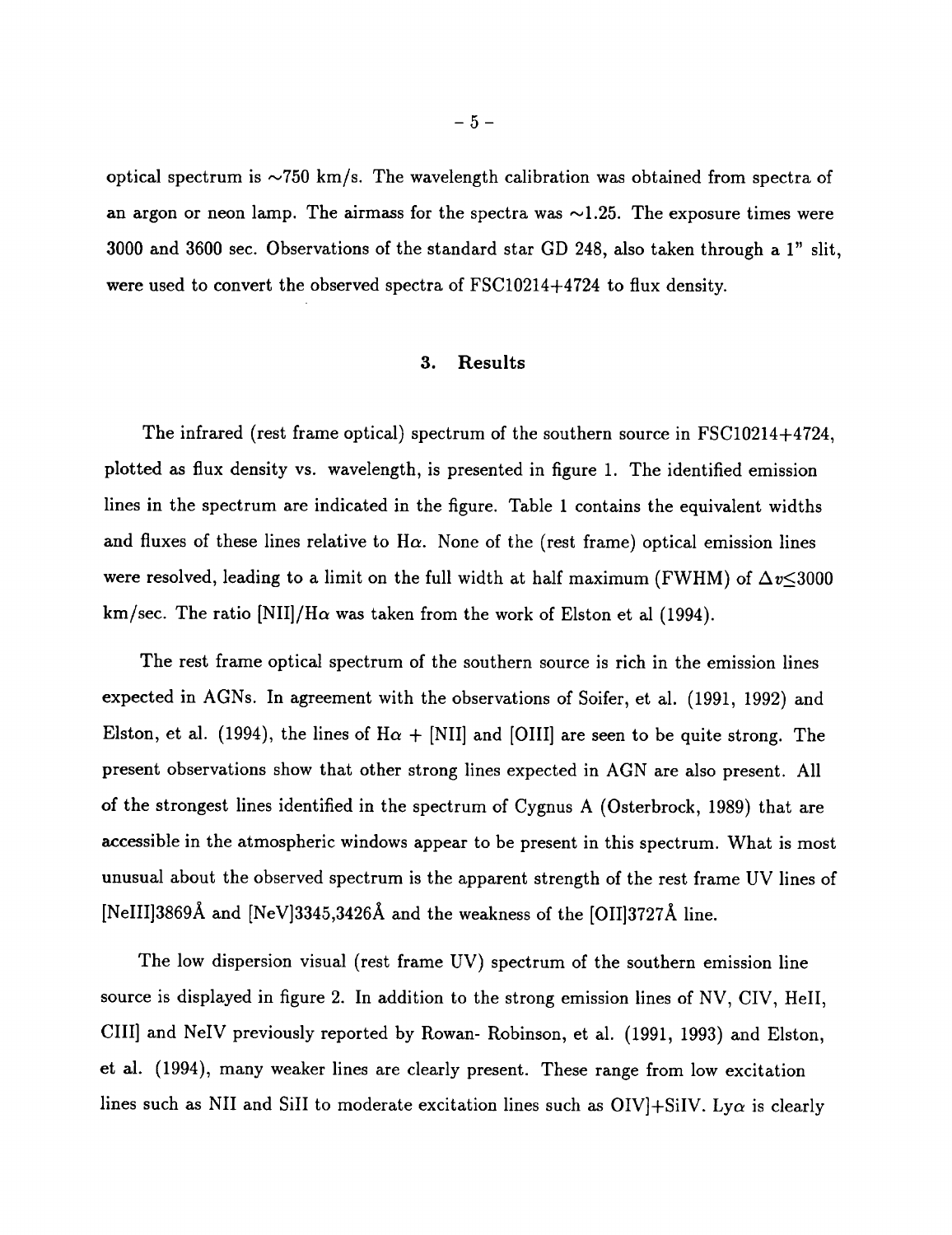present, though its peculiar profile and weakness relative to NV are abnormal for AGNs. The profile of Ly $\alpha$  is repeatable in the various spectra obtained, and so is quite reliable. The double peaked profile of Ly $\alpha$  suggests that it is significantly self-absorbed. There is a weak, unidentified line that is blended with CIII]. Table 2 reports the equivalent widths, measured FWHM and fluxes for the identified lines in the rest frame UV spectrum. The FWHM was determined from the best fit single Gaussian to the line profile, and has had the instrumental resolution removed. The widths of the (rest frame) ultraviolet lines are as large as FWHM  $\sim$  1700 km/s, which is greater than values generally associated with Seyfert 2 nuclei.

**optical** (rest frame ultraviolet). These are **of** significantly lower signal-to-noise **ratio** than

We obtained spectra of the northern source in the infrared (rest frame optical) and optical (rest frame ultraviolet). These are of significantly lower signal-to-noise ratio than the spectra presented in figures 1 and 2, and no spectral features, either lines or continuum breaks that can confidently be associated with the object are apparent. Weak emission lines at the wavelengths of the observed lines of [OIII] and  $H\alpha$  in the southern source are present in the spectrum of the northern source but because these lines are quite bright in the southern source, it is likely that they are simply spillover from the southern source. Thus the present observations cannot address the question of whether the northern source is indeed at the same redshift as the southern source, or is an intervening gravitational lens. With somewhat better seeing, such observations would be quite feasible on the Keck Telescope.

## The **rest** frame visual/UV **spectrum** of **FSC10214+4724 shows** emission lines from a

The rest frame visual/UV spectrum of FSC10214+4724 shows emission lines from a wide range of elements and ionization states, ranging from [OI]6300Å to [NeV]3345Å,3426Å. The detection of the NeV lines demonstrates the presence of 100 eV ionizing photons,

 $\mathbf{I}$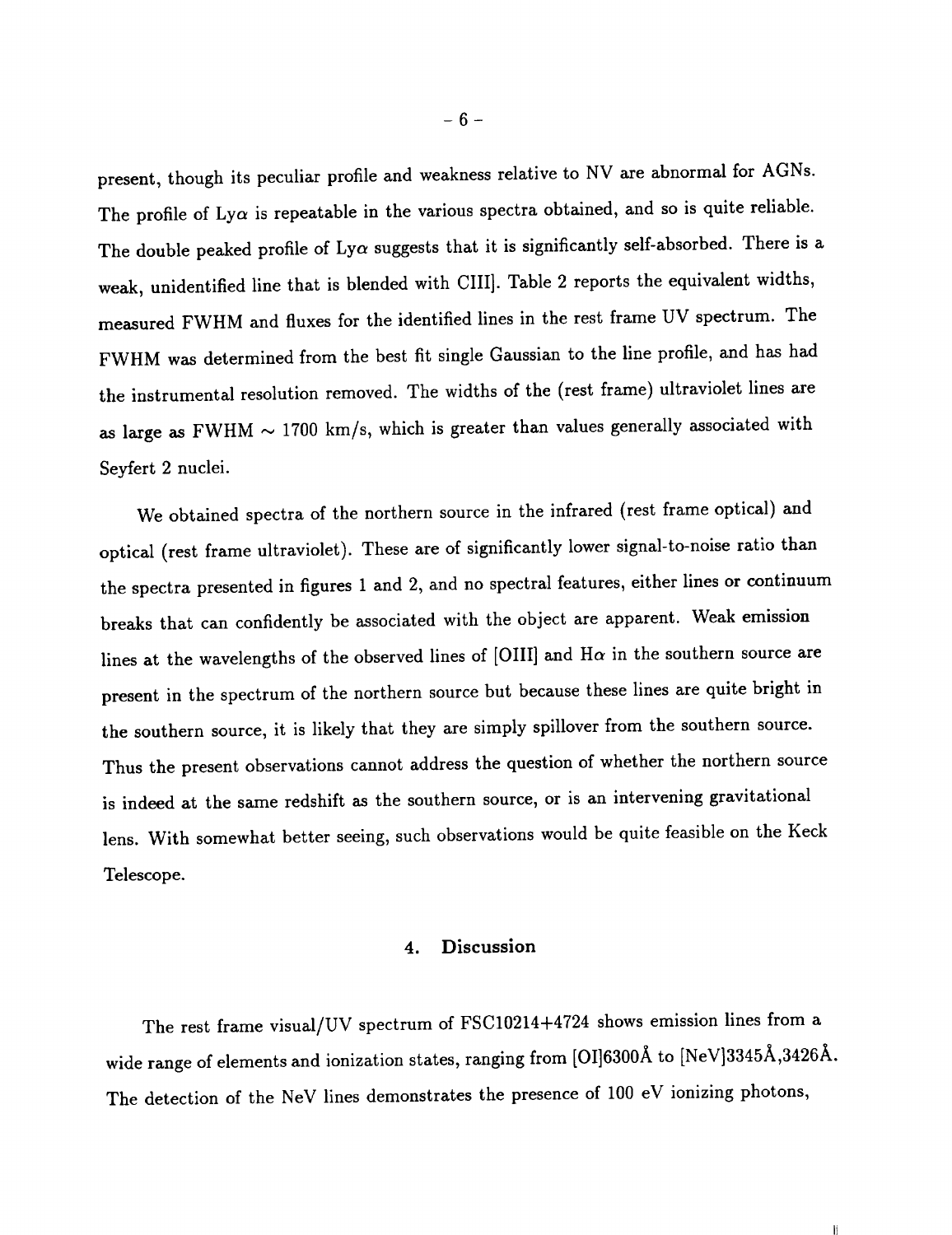thereby giving strong support to the picture that a substantial fraction of the luminosity in this source originates in a non-stellar source, i.e. an AGN.

The strong far-infrared emission suggests that this source is dusty and possibly heavily obscured, which is consistent with the lack of detection of broad hydrogen recombination lines. This picture of a highly obscured power source is supported by the large  $H\alpha/H\beta$  ratio found by Elston, et al. (1994), which suggests  $A_v > 5$  mag.

The simple picture of a highly obscured AGN is not, however, consistent with the observations of this source. Qualitatively, the mere detection of the UV lines (Elston, et al. 1994) is inconsistent with the model that the entire emission line region is viewed through > 5 magnitudes of visual extinction. In addition, the observed strong polarization of the rest UV spectrum drops substantially to the rest frame optical (Jannuzi, et al. 1994), suggesting that the UV light is scattered from a polarizing dust cloud, and that different physical regions contribute to the observed spectrum.

The detection of the HeII 4686Å recombination line (figure 1) along with the 1640Å line reported here and by Elston, et al. permits the determination of the reddening between these wavelengths. The observed ratio of the 1640Å and 4686A lines,  $\sim$ 1.3, corresponds to a reddening E(1640Å - 4686Å) of 1.8 mag, or a visual extinction of  $\sim 1.1$  mag. The visual extinction inferred from the apparent  $Ly\alpha/Ha$  line ratio is also 1.5 magnitudes, if an intrinsic line ratio inferred from Case B recombination theory is assumed (Osterbrock, 1989). This is an upper limit to the reddening, since the intrinsic  $Ly\alpha/H\alpha$  ratio could be substantially less than that of Case B (Osterbrock).

Further evidence for a multiple component model comes from the line strengths in the observed spectrum. Reddening insensitive emission line flux ratios in the observed spectrum were compared with those calculated using the CLOUDY program (Ferland, 1991) and found to be inconsistent with a single set of model parameters. A series of models were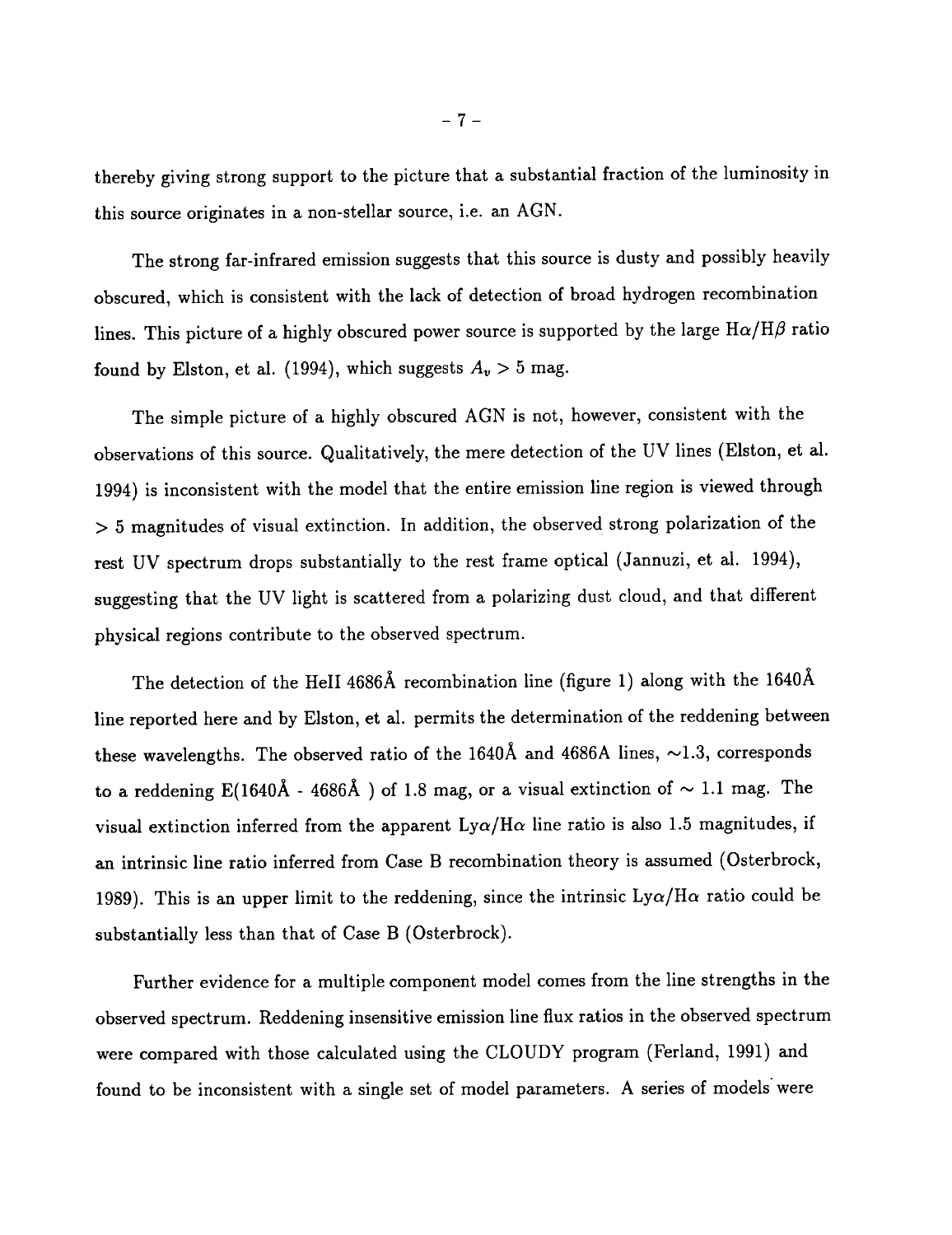run with a fixed AGN input ionizing spectrum as characterized by Mathews and Ferland (1987) and Engargiola, et al. (1988). The electron density was varied between  $10^2$  and  $10^6$  $cm^{-3}$ , and the ionization parameter (photon flux divided by electron density) was varied from  $10^{-4}$  to 1. For all models the abundances of the elements were assumed to be solar. CLOUDY assumes a plane parallel geometry.

A comparison of the models with the observations of FSC10214+4724 lead us to infer a wide range of extinctions and physical conditions. The predicted line ratios varied little with electron density, but were very sensitive to the ionization parameter. In particular, the observations show strong lines of both low and high ionization, which the models cannot reproduce with a single ionization parameter. The ratios  $[NII]/H\alpha$  (Elston, et al 1994), and [OI]6300Å/H $\alpha$  can be matched with ionization parameters in the range 10<sup>-3</sup> to 10<sup>-4</sup>, while the ratios [NeV]3426Å/[NeIII]3869Å, and [OII]3727Å/[NeIII]3869Å are consistent with ionization parameters of 0.1 - 1. The line ratio [SII]6713+6730Å/H $\alpha$  is best fit with ionization parameters intermediate between these two sets of values. The line ratio [OIII]/H $\beta$ , determined by Elston, et al. to be > 64 from the lack of detection of H $\beta$ , cannot be fitted by the CLOUDY models at all. This suggests both strong attenuation of the  $H\beta$ line, and possibly underlying stellar  $H\beta$  absorption. While it is difficult to understand how the higher resolution observations of H $\beta$  by Elston, et al. might underestimate its strength, the observed spectrum of FSC10214+4724 in figure 1 shows an asymmetric profile of [OIII] 4959+5007Å, suggesting H $\beta$  contributes to the blue wing of [OIII]. If this observation is indeed a detection of  $H\beta$ , it would be inconsistent with the observations of Elston, et al. but it would be consistent with ionization parameters  $> 10^{-2}$ .

The observations presented here suggest a picture quite similar to that suggested by Elston, et al. (1994) and Jannuzi, et al. (1994) where the UV spectrum is seen in scattered light, while the optical spectrum is seen directly. In the rest frame wavelengths below  $\sim$ 5000Å the compact high ionization parameter environment is viewed through a lower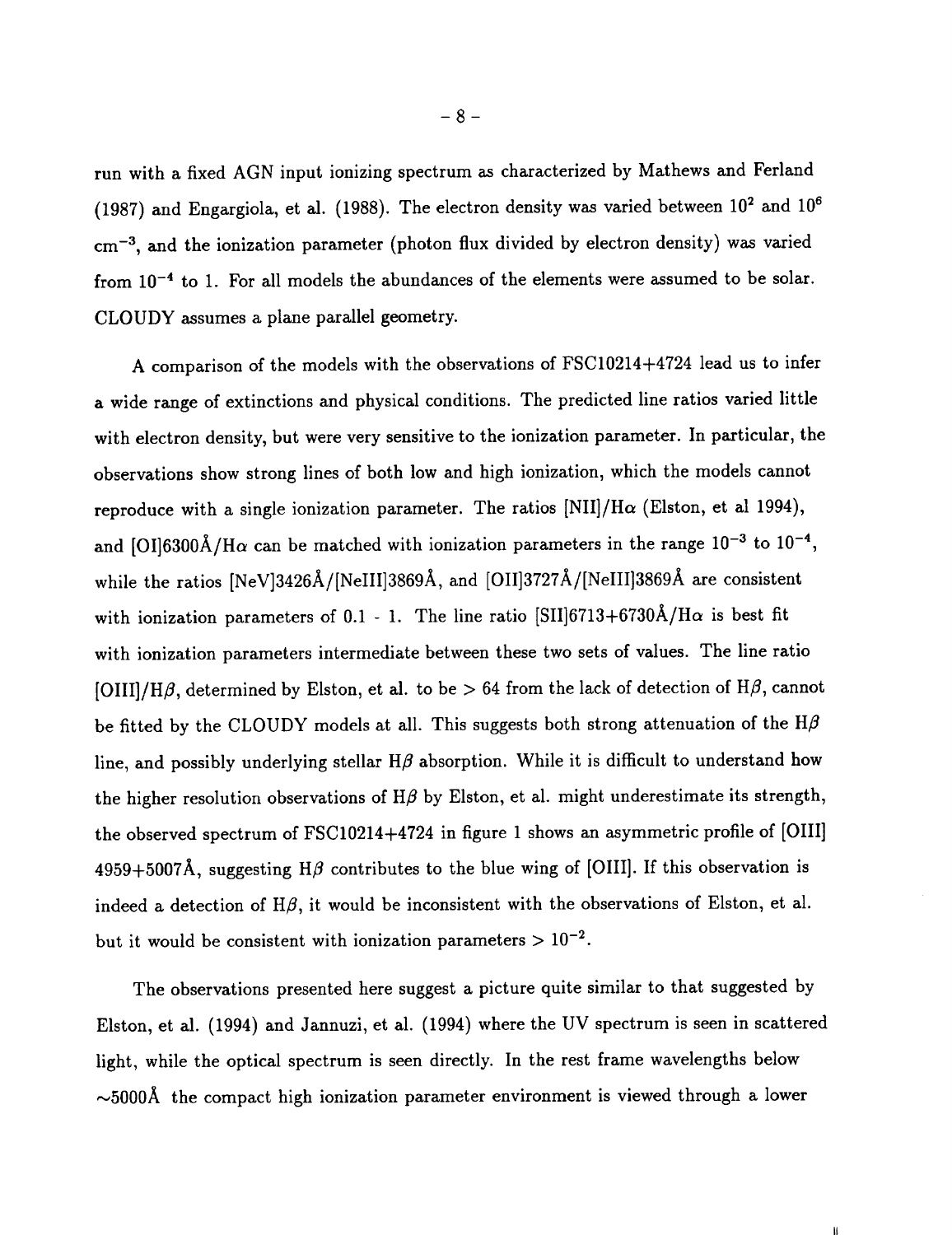reddening column than is the longer wavelength emission.

The reddening corrected UV flux is not sufficient to directly power the far-infrared luminosity of the source. Correcting the UV/optical continuum for the extinction inferred from the ratio of the He 1640Å and 4686Å lines (A<sub>v</sub> $\sim$  1.1 mag) gives a power law continuum spectral index of -0.3. Extrapolating this power-lawto the ionization energyof NeV only accounts for  $\sim$ 25% of the infrared luminosity in FSC10214+4724. This fraction is highly uncertain and depends critically on the reddening and the assumption that the power law extends uniformly to  $\sim 100$  eV. If, however, the mean UV flux is affected by greater extinction than determined from the helium lines, or if the observed UV flux is scattered light from a cloud subtending a small solid angle as viewed from the source, or if the mean UV albedo of the reflecting cloud is substantially less than 1, the UV continuum would readily account for the bulk of the infrared luminosity. Alternatively, extrapolating this power-law to X-ray energies can account for the total bolometric luminosity, and remain consistent with the upper limit on the X-ray flux at 3.3 KeV (Lawrence, et al. 1994).

The (rest frame) visual observations are consistent with the picture of the emission lines originating in a large "narrow-line region" more distant from the ionizing source than the gas producing the UV lines. The extended H $\alpha$  source is likely produced in a region even larger than the narrow line region. A low ionization parameter environment is contributing substantially to the observed spectrum at wavelengths longer than 5000 Å. The [NII]/H $\alpha$ and  $[OII/H\alpha$  ratios are inconsistent with stellar ionization (Stasinska, 1990), and lead to substantially lower ionization parameters than the shorter wavelength lines. The line ratio  $[SII]/H\alpha$  is consistent with either stellar or non-thermal ionization and an intermediate ionization parameter. The reddening to this region, as determined from the  $H\alpha/H\beta$  line ratio is significantly greater than inferred from the UV lines.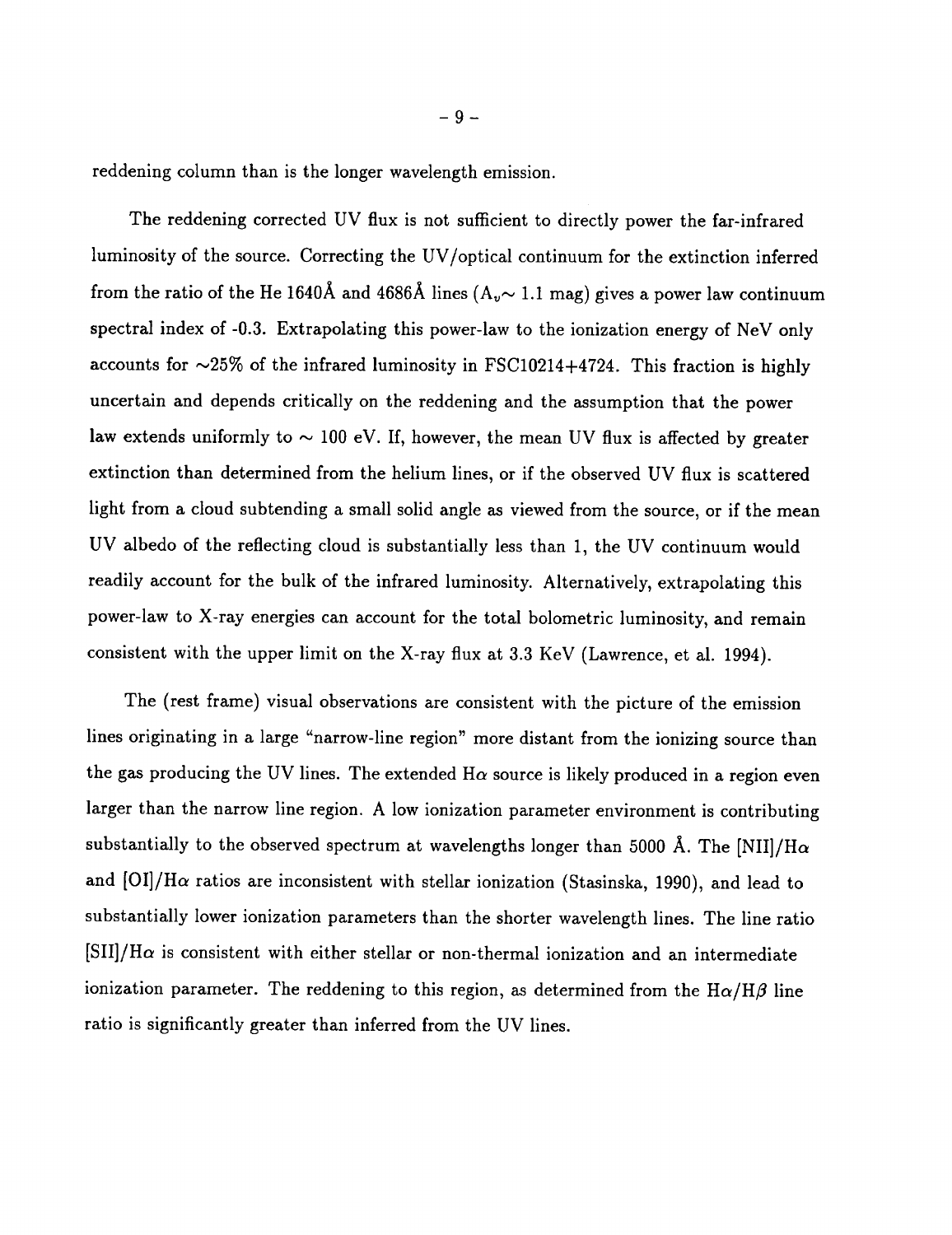#### Summary 5.

 $-10 -$ 

Dased on the UV emission of the second lines of the optical second the optical of the optical second of the optical second of the optical second of the optical second of the optical second of the optical second of the opti source of FSC10214+4724 is a dust enshrouded quasar. The low extinction, high ionization of the UV emission lines coupled with the high extinction, low ionization of the optical emission lines suggests that much of the light below  $\sim$ 5000Å in the rest frame is reflected through a region of relatively low extinction into our line of sight, while the longer wavelength radiation is viewed directly through higher extinction.

No spectral features are found in the companion object 1.5" north of the emission line system. Thus its physical association with the redshift 2.286 system cannot be confirmed.

and Matter Matter Matters. It is a pleasure to the W.M.Keck Foundation of W.M.Keck Foundation of W.M. Ari Laor and Brian Espey for help in implementing and running the CLOUDY program and Matt Malkan for useful discussions. It is a pleasure to thank the W.M.Keck Foundation and its President, Howard B. Keck, for the generous grant that made the W.M. Keck Observatory possible. Infrared astronomy at Caltech is supported by grants from the NSF and NASA. This research has made use of the NASA/IPAC Extragalactic Database which is operated by the Jet Propulsion Laboratory, Caltech, under contract with NASA.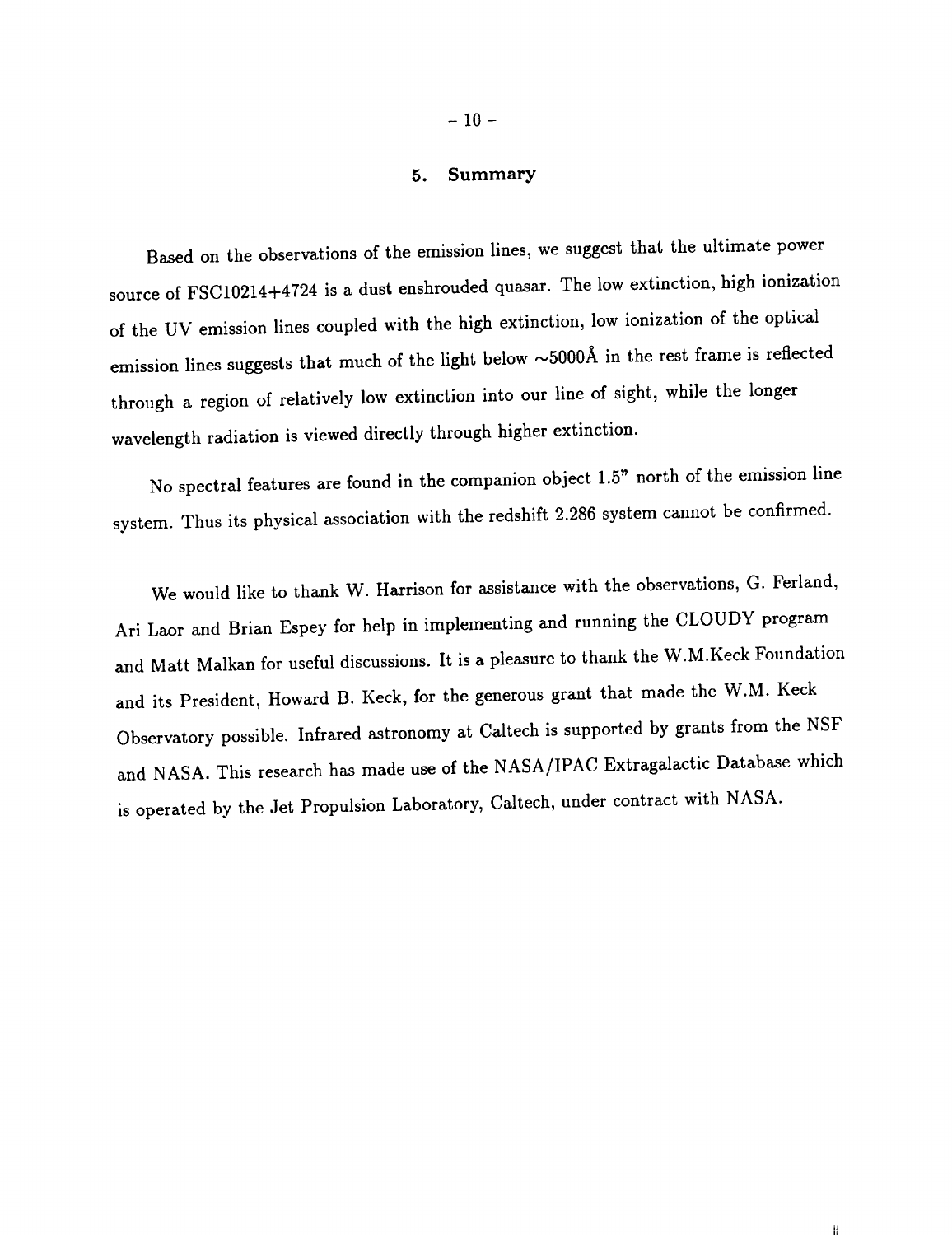| Rest Wavelength | ID                 | Equivalent Width <sup>a</sup> R <sup>b</sup><br>Observed Wavelength |                                |                   |
|-----------------|--------------------|---------------------------------------------------------------------|--------------------------------|-------------------|
| $\mu$ m         |                    | $\mu$ m<br>$\mu$ m                                                  |                                |                   |
| 0.3346          | [Ne V]             | 1.094                                                               | $2.0 \pm 0.6 \times 10^{-2}$   | $0.36 \pm 0.13$   |
| 0.3426          | [Ne V]             | 1.127                                                               | $6.2 \pm 0.6 \times 10^{-2}$   | $1.17 \pm 0.20$   |
| 0.3727          | [0 II]             | 1.232                                                               | $3\pm 2\times 10^{-3}$         | $0.07 + 0.05$     |
| 0.3869          | [ $Ne III$ ]       | 1.272                                                               | $4.3 \pm 0.3 \times 10^{-2}$   | $0.88 \pm 0.15$   |
| 0.3967          | [Ne III]           | 1.301                                                               | $1.2 \pm 0.3 \times 10^{-2}$   | $0.25 \pm 0.08$   |
| 0.4072          | $[S II]+H\delta$   | 1.337                                                               | $8.5 \pm 3.2 \times 10^{-3}$   | $0.18 + 0.07$     |
| 0.4686          | He II              | 1.541                                                               | $9.9 \pm 2.6 \times 10^{-3}$   | $0.20 \pm 0.06$   |
| 0.4990          | $[0 \text{ III}]$  | 1.640                                                               | $2.0 \pm 0.3 \times 10^{-1}$   | $4.50 \pm 0.64$   |
| 0.6300          | [0 1]              | 2.067                                                               | $8.5 \pm 2.3 \times 10^{-3}$   | $0.14 \pm 0.04$   |
| 0.6562          | $H\alpha + [N II]$ | 2.149                                                               | $1.63 \pm 0.03 \times 10^{-1}$ |                   |
|                 | $H\alpha$          |                                                                     | $6.5 \pm 0.9 \times 10^{-2}$   | $1.00 \pm 0.14$ c |
|                 | [N II]             |                                                                     | $9.8 \pm 1.4 \times 10^{-2}$   | $1.50 \pm 0.21$ c |
| 0.6724          | [S II]             | 2.202                                                               | $8.5 \pm 2.3 \times 10^{-3}$   | $0.13 \pm 0.04$   |
| 0.7136          | [Ar III]           | 2.330                                                               | $5.9 \pm 2.0 \times 10^{-3}$   | $0.09 \pm 0.03$   |
| 0.7325          | [0 II]             | 2.399                                                               | $1.4 \pm 0.4 \times 10^{-2}$   | $0.18 \pm 0.06$   |
|                 |                    |                                                                     |                                |                   |

Table 1: Observed Strengths of Rest Frame Optical **Emission** Lines

"Observed

 ${}^{b}R=F$  (line)/F(H $\alpha$ )

 $^{\circ}$ from Elston, et al (1994)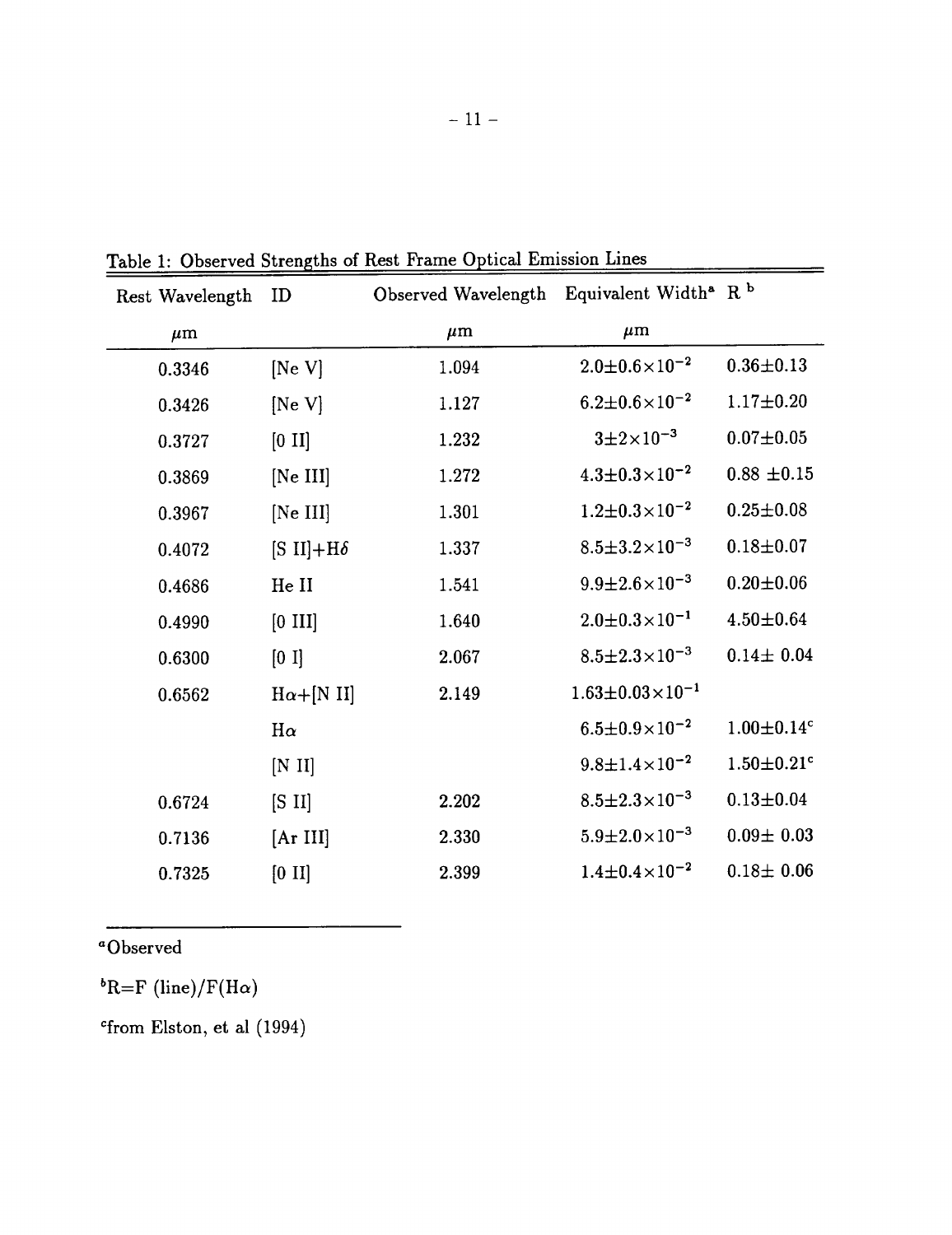| Rest       | ID                 | Observed                | Equivalent             | FWHM <sup>c</sup> | Flux                               |
|------------|--------------------|-------------------------|------------------------|-------------------|------------------------------------|
| Wavelength |                    | Wavelength <sup>a</sup> | Widthb                 |                   |                                    |
| $\mu$ m    |                    | $\mu$ m                 | $\mu$ m                | km/sec            | $10^{-16}$ erg/cm <sup>2</sup> sec |
| 0.1216     | $Ly\alpha$         | 0.3990                  | $1.00\times10^{-2}$    |                   | $11.5 \pm 1.7$                     |
| 0.1240     | NV                 | 0.4071                  | $1.66 \times 10^{-2}$  | 1740              | $18.6 \pm 2.8$                     |
| 0.1402     | OIV]+SiIV          | 0.4605                  | $5.3 \times 10^{-3}$   |                   | $3.3 + 0.5$                        |
| 0.1486     | NIV]               | 0.4876                  | $4.8 \times 10^{-3}$   | 1410              | $3.2 + 0.5$                        |
| 0.1549     | <b>CIV</b>         | 0.5084                  | $2.45\times10^{-2}$    | 1270              | $15.1 \pm 2.2$                     |
| 0.1601     | [NeIV]             | 0.5255                  | $1.6 \times 10^{-3}$   |                   | $0.8 + 0.3$                        |
| 0.1640     | Hell               | 0.5383                  | $1.24 \times 10^{-2}$  | 890               | $7.2 + 1.1$                        |
| 0.1750     | <b>NIII</b>        | 0.5740                  | $2.3 \times 10^{-3}$   | 1480              | $1.8 + 0.3$                        |
| 0.1804     | $SiII + [NeIII]$ ? | 0.5922                  | $1.7{\times}10^{-3}$   |                   | $1.0 + 0.3$                        |
| (0.1896)   | $\ddot{?}$         | 0.6221                  | $1.5 \times 10^{-3}$   |                   | $0.9 + 0.3$                        |
| 0.1909     | CIII]              | 0.6262                  | $7.1\!\times\!10^{-3}$ | 965               | $4.9 + 0.7$                        |
| (0.2068)   | $\ddot{?}$         | 0.6785                  | $1.4 \times 10^{-3}$   |                   | $0.8 + 0.3$                        |
| 0.2140     | NII?               | 0.7040                  | $1.0\times10^{-3}$     |                   | $0.5 + 0.3$                        |
| 0.2424     | NeIV               | 0.7953                  | $5.2 \times 10^{-3}$   | 825               | $3.8 + 0.6$                        |
|            |                    |                         |                        |                   |                                    |

 $\mathbf{H}^{\pm}$ 

Table 2: Observed Strengths of Rest Frame Ultraviolet Emission Lines

<sup>a</sup>uncertainty  $\pm 0.0002 \mu$ m<br><sup>b</sup>observed width, uncertainty maximum of  $+3$ nm,-2nm or 15%

bobserved width, uncertainty maximum of **+3nm,-2nm** or 15%

 $c$ uncertainty  $\pm 100$  km/sec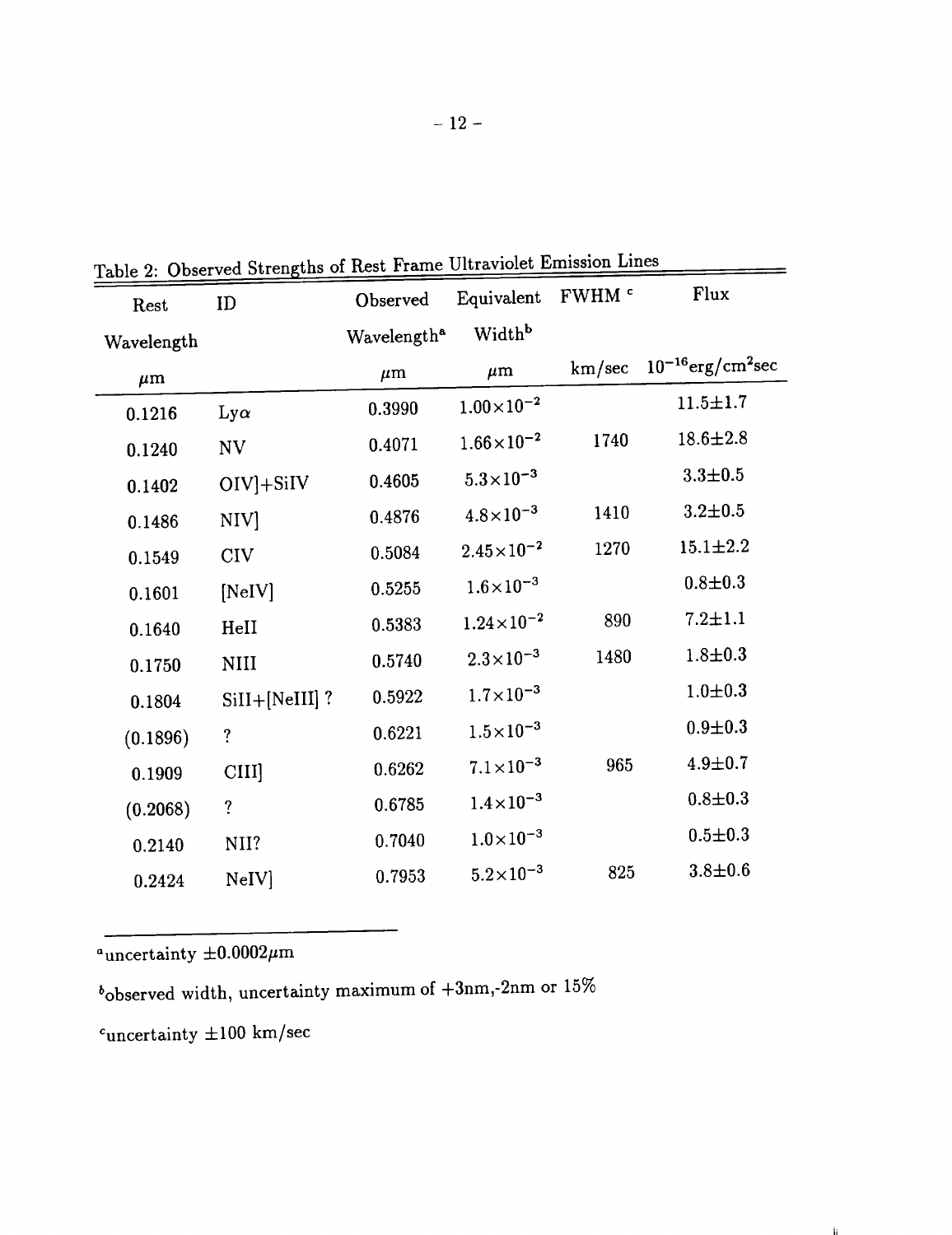#### **REFERENCES**

- Brown, R.L., and Vanden Bout, P.A. 1991, **A** J, 102, 1956.
- Elston, R., McCarthy, **P.J.,** Eisenhardt, P., Dickinson, M., Spinrad, H., Januzzi, B.T., and Maloney, P. 1994, AJ, 107, 910.
- Engargiola, G., Harper, D.A., Elvis, M. and Willner, S.P. 1988 ApJ, 332, L19
- Ferland, G.J. 1991, *OSU Internal Report 91-01*
- Jannuzi, B.T., Elston, R., Schmidt, G.D., Smith, P.S. and Stockman, H.S. 1994, ApJ, 429, L49.
- Lawrence, A., Rigopoulou, D., Rowan-Robinson, M., McMahon, R.G., Broadhurst, T., and Lonsdale, C.J. 1994, MNRAS, 266, L41.
- Mathews, W.G. and Ferland, G.J. 1987, ApJ, 323, 456
- Matthews, K. and Soifer, B.T. 1994, *Infrared Astronomy with Arrays: the Next Generation, I. McLean* ed. (Dordrecht: Kluwer Academic Publishers), p.239
- Matthews, K. et al. 1994, ApJ, 420, L13.
- Oke, J.B., Cohen, J.G. et al. 1994, *SPIE,* 2198, 178
- Osterbrock, D.E. 1989, *Astrophysics of Gaseous Nebulae and Active Galactic Nuclei* (Mill Valley:University Science Books), p. 320.
- Rowan-Robinson, M. et al. 1991, *Nature,* 351,719.
- Rowan-Robinson, M. et al. 1993, MNRAS, 261, 513.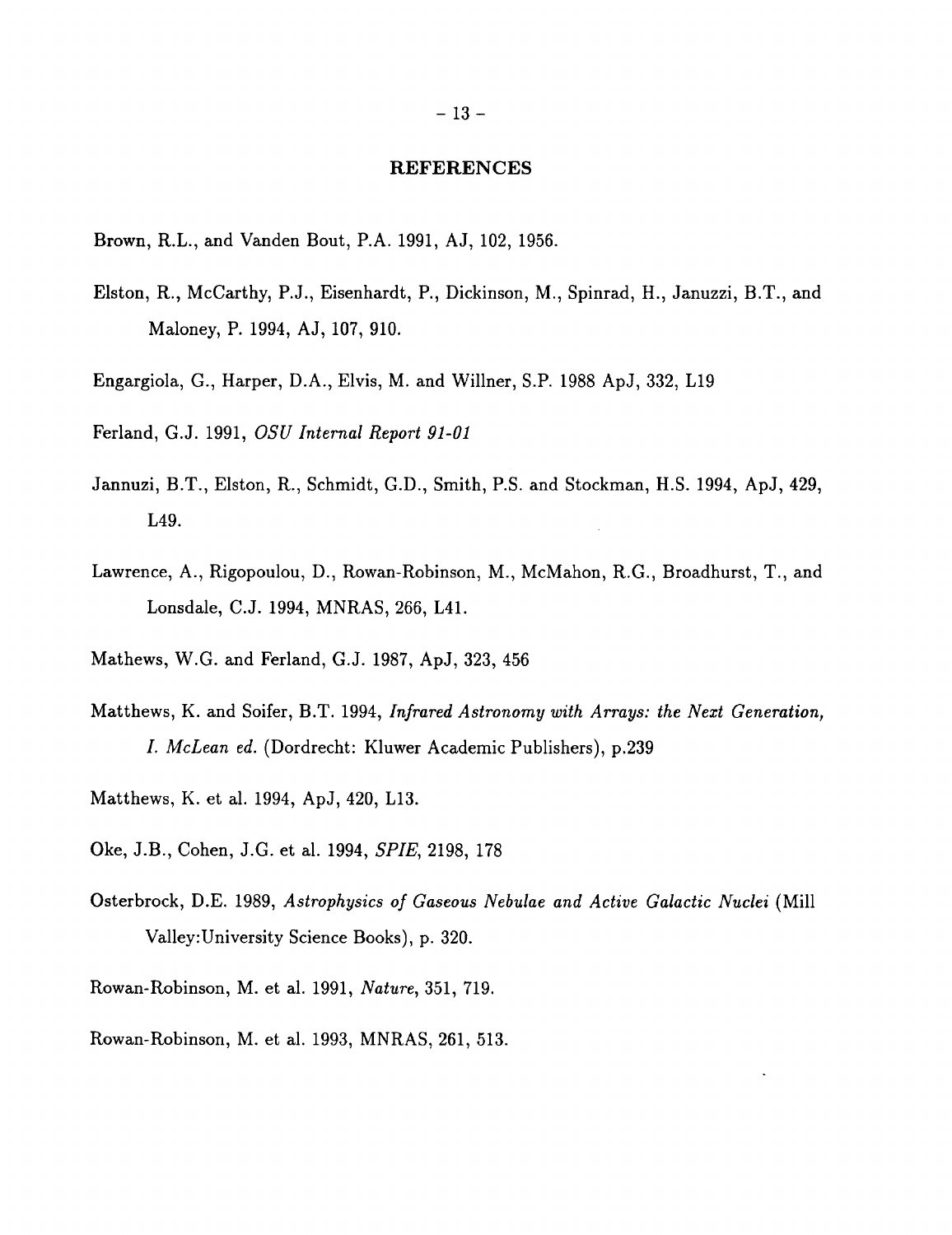- Soifer, B.T., Neugebauer,G., Matthews, K., **Lawrence,** C. and Mazzarella, J. 1992, ApJ, **399,** L55.
- Soifer, B.T. et al. 1991, ApJ, 381, L55
- Solomon, P.M., Downes, D., and Radford, S.J.E. 1992, ApJ, 398, L29.
- Stasinska, G. 1990, A&AS, 83, 501.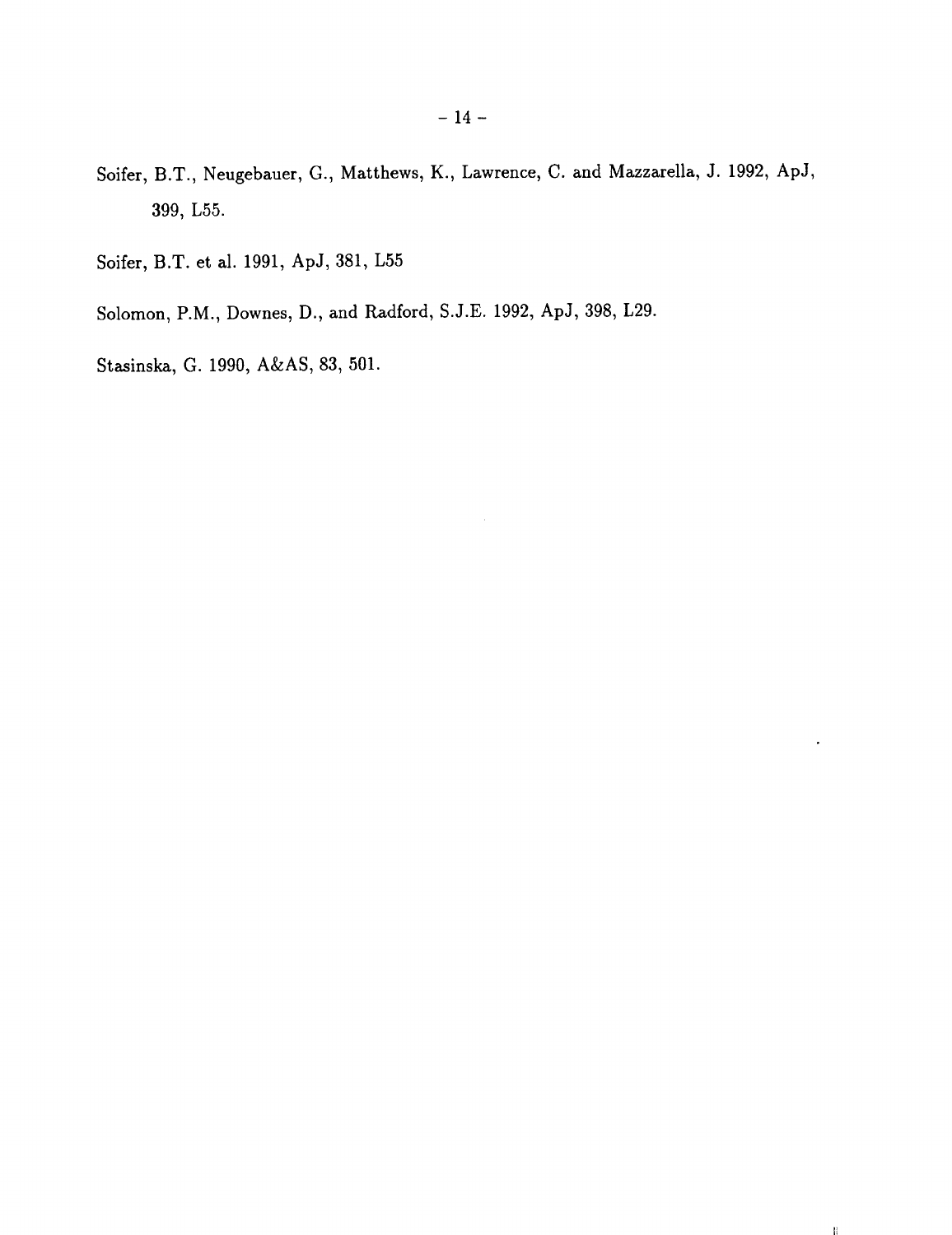Fig. 1.— The near infrared (rest frame optical) spectrum of the emission line (southern) source in  $FSC10214+4724$ . The points represent the flux density per unit wavelength interval plotted vs. wavelength, the thin line represents the uncertainties in the measured flux density, plotted vs. wavelength. The observed wavelengths are plotted along the bottom, while the rest frame wavelenths are plotted on the top. The regions of strong atmospheric opacity are omitted from the plot. All of the strong emission lines are indicated.

Fig. 2.-- The optical (rest frame ultraviolet) spectrum of the emission line source in FSC10214+4724. The flux density is plotted vs. wavelength. The observed wavelengths are plotted along the bottom, while the rest frame wavelengths are plotted on the top. The identified emission lines are indicated in the plot.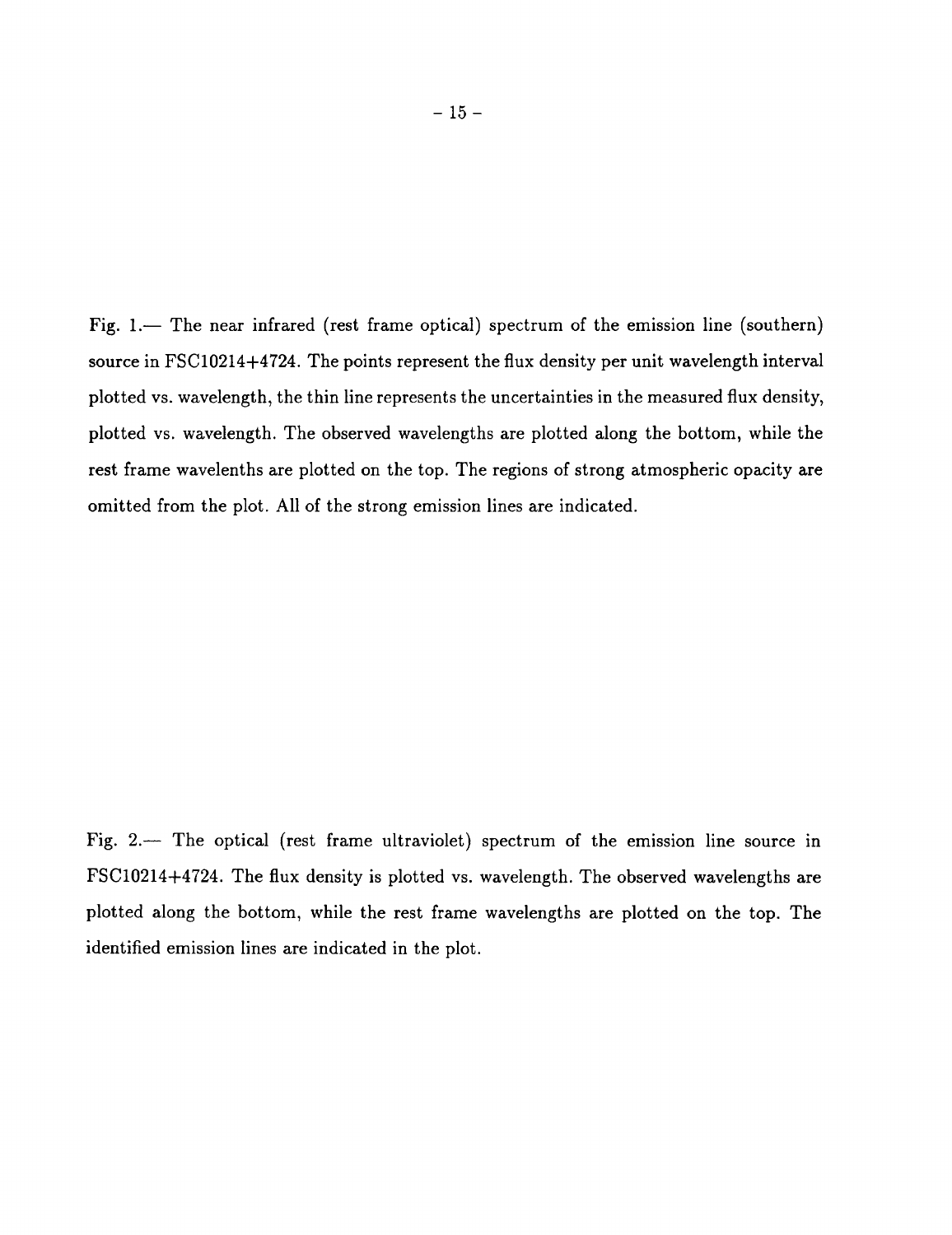Normalized Flux Density



**Figure** 

 $\mathbf{H}$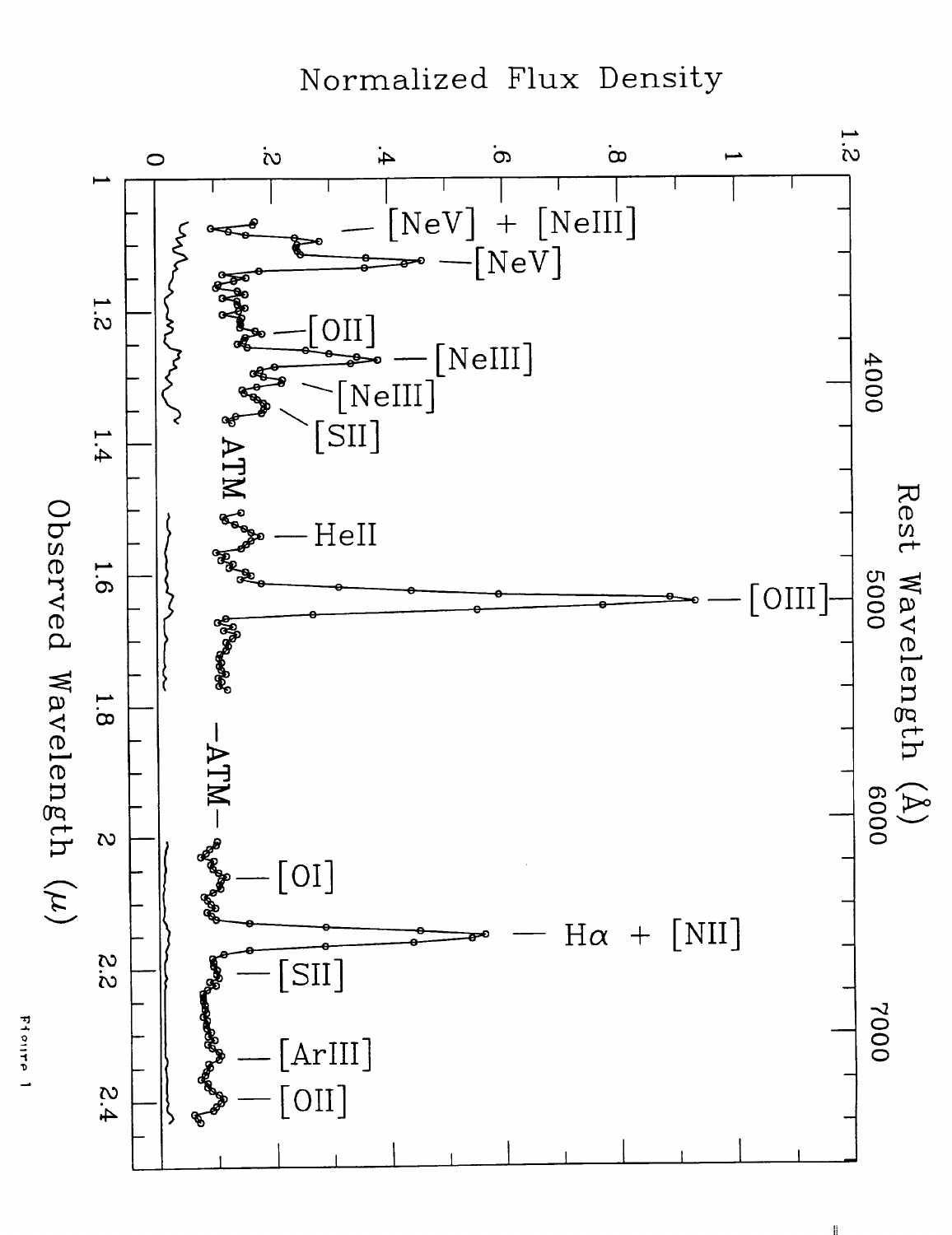